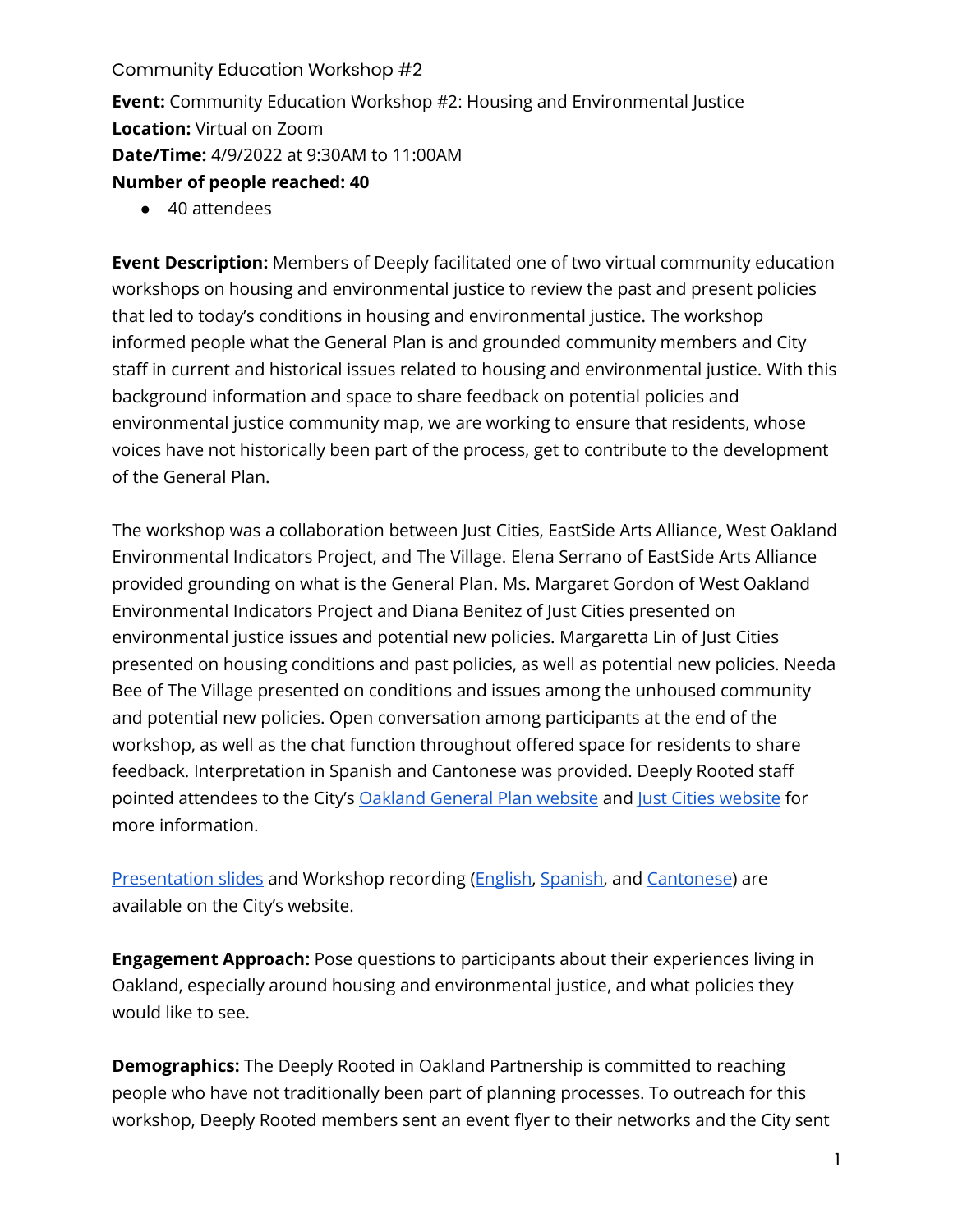out the flyer to their OGP listserv and posted on the City website. Members of the Equity Working group also attended. Deeply Rooted did not collect demographic information for this particular workshop, but across events we hope to reach youth, older adults, LGBTQ+ persons, persons with disabilities, formerly incarcerated persons, unhoused folks, tenants/renters, homeowners, low-income persons, and people experiencing environmental injustices.

## **Engagement Summary**

The following is a summary of the main points that community members brought up during the event. Points under each topic are ordered by most to least mentioned.

The meeting started by asking, "What is your biggest wish for Oakland 2045 - 23 years from now?"

## OAKLAND 2045

- **We are thriving, healthy and safe:** People described wanting Oakland to be a place where all people have the resources and access to live healthy, abundant, sustainable, culturally rich and happy lives. A place where everyone is housed. The City remains a bastion for culture.
- **Coming home:** People described establishing the "right to return" for folks who have been displaced from Oakland.
- **Engaging youth:** Youth are able to live longer and know that this city and community cares for them.
- **Government partnership with community:** Information, orientation, and implementation not *by* government, but *with* government.

## ENVIRONMENTAL JUSTICE

### **Issues:**

- Green washing
- Jobs being prioritized over environmental and community health

## **HOUSING**

## **HOUSING AFFORDABILITY**

**Issues:** 

- **Racial disparity:** People mentioned that everything [conditions] is worst for Black Americans.
- Even those with the median household income are being priced out of Oakland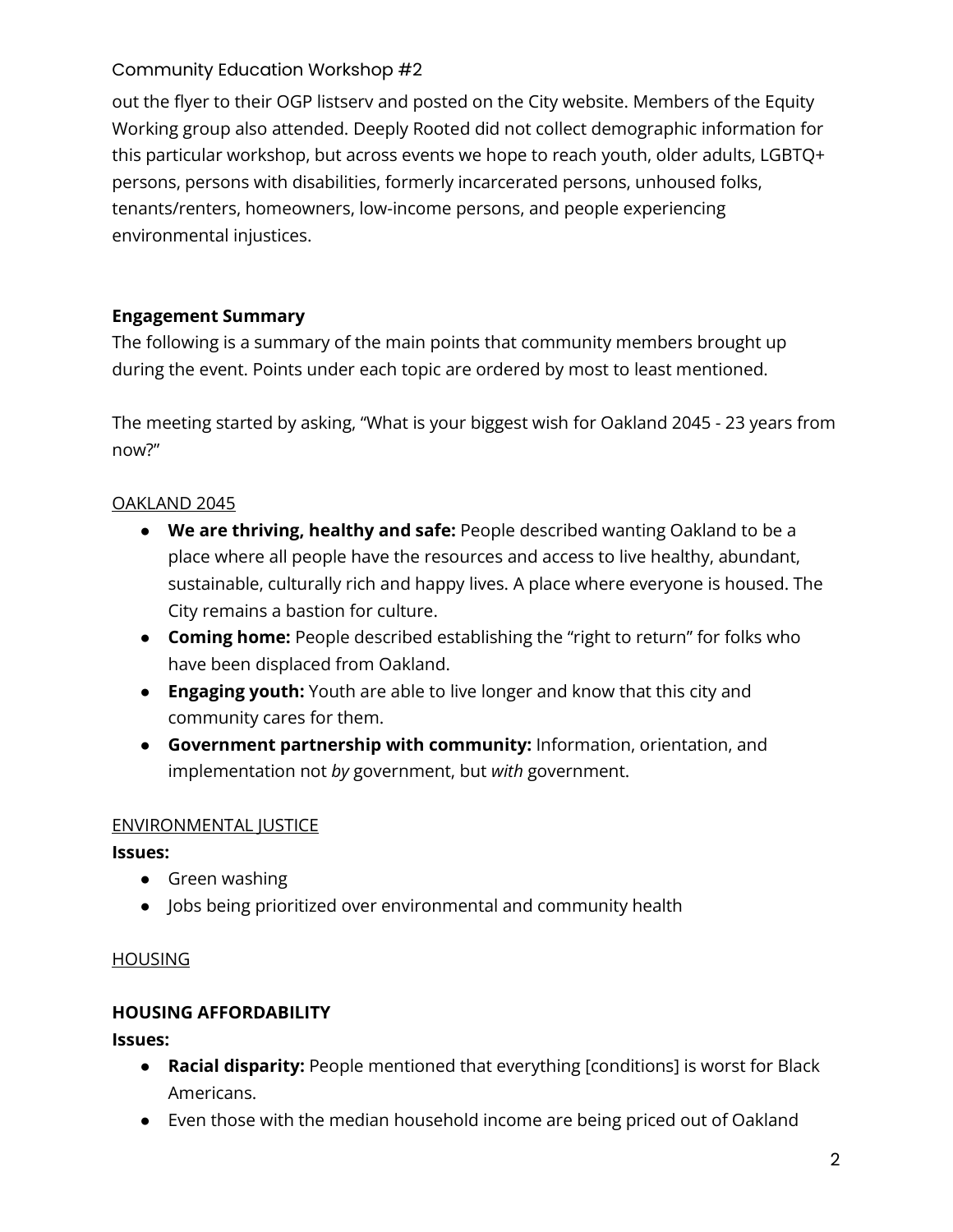## **Solutions:**

- **Affordable Housing**
	- City Council should adopt Housing as a Human Right
	- **Preferential Zoning**, where affordable housing zoning could be introduced that would offer subsidies and incentives for specific affordable housing developments.
	- Halfway houses for formerly incarcerated with direct connections to warehousing jobs
	- Continue to partner with churches to use land for affordable housing
- **Market rate:**
	- Moratorium on market rate housing development

### **DISPLACEMENT**

### **Issues:**

● **Racial displacement:** People expressed concern about underproduction of low income housing and over production of market rate housing and its connection to racial displacement; "Why is this not seen as ethnic cleansing - how is it legal to 'plan' these displacements into reality? "

### **Solutions:**

- **Reparations** and legal recourse. Look to organizations such as the American Descendants of Slavery (ADOS) Advocacy Foundation for guidance.
- Having nuanced conversations about immigrant, non-speaking English populations that are moving into neighborhoods experiencing gentrification and displacement.

### CITY LEADERSHIP AND COMMUNITY HEALING

*"How do we heal internally from the trauma we live in and live with?"*

## **CITY LEADERSHIP**

- **Issue:** 
	- Public officials are transitory, which makes change more difficult
	- The City is connected to developers and policy people who see people of color as not welcome in Oakland
- **Solutions:** 
	- Robust support of community-based organizing as a form of continuity in advancing change
	- Turn to the legal front to promote accountability and advance change
	- Pass the Invest in Our Oakland tax ballot measure

### **COMMUNITY TRAUMA AND HEALING**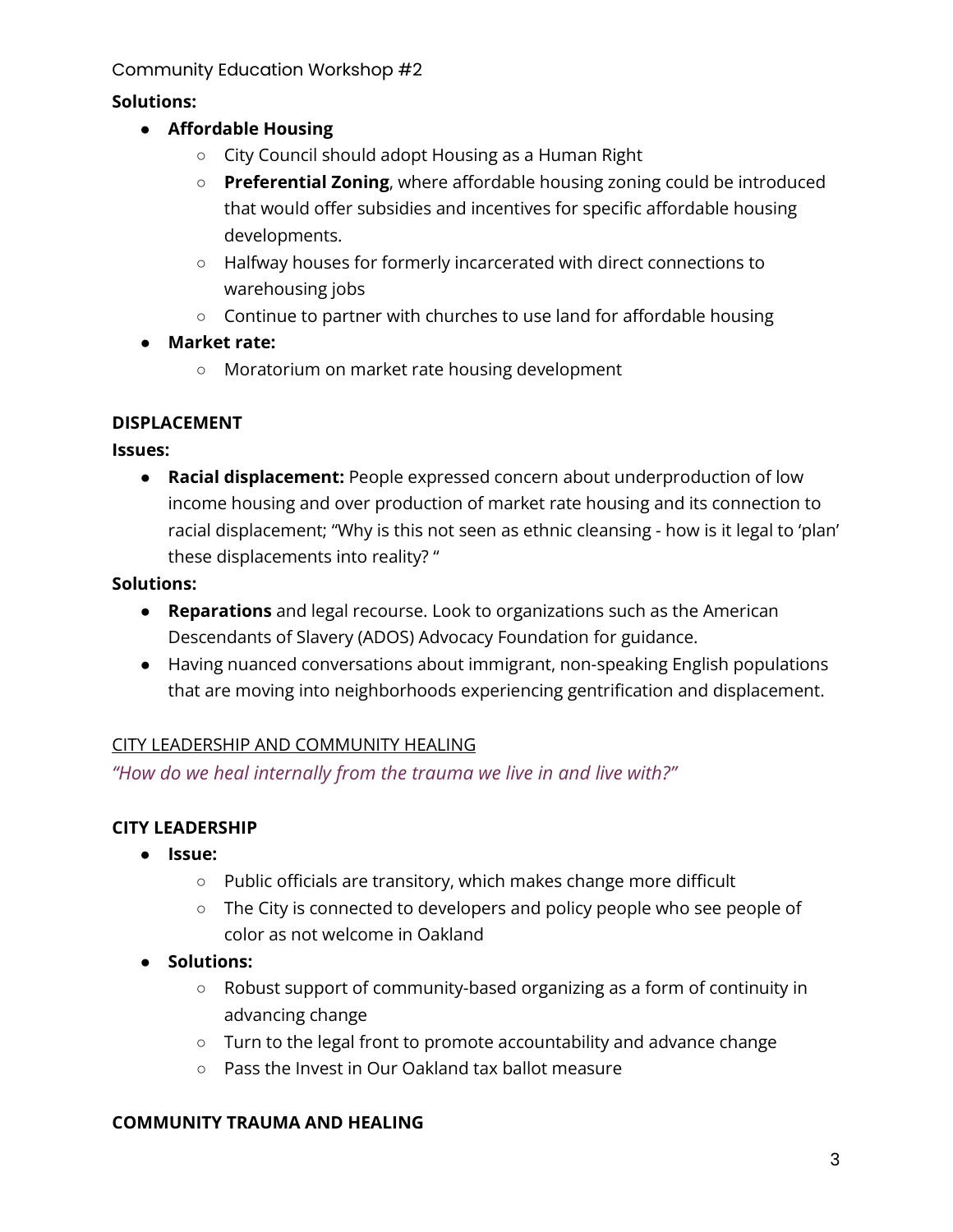- **Issue:** 
	- Communities in Oakland, especially communities of color, are living with and in ongoing trauma and internalized oppression
	- City plans are moving ahead without community. "Planning sessions" are just a way to seek feedback.

# **Appendix: Zoom Chat from Workshop Session**

11:03:23 From Melody Chang : Please go to the bottom of your screen, select the small Interpretation Globe, and select a language

11:04:48 From Nayeli Bernal : Hi! I'm Nayeli Bernal, mother of three and East Oakland community member. My biggest wish for Oakland is a thriving city where all people have the resources, access, and safety to live healthy, abundant, and happy lives.

11:05:26 From Melody Chang : Thank you Nayeli!

11:06:45 From Melody Chang : Good morning, if you just joined, please go to the bottom of your screen, select the small Interpretation Globe, and select a language

11:06:47 From liz suk : liz suk, she/they - my biggest wish for Oakland is everyone is housed, healthy and thriving.

11:08:24 From amara tabor-smith : greetings everyone! I am zooming in from unneeded Lisjan Ohlone land in West Oakland…my affirmation is for a vibrant thriving Oakland where all folks are HOMEFULL in an environment that is healthy, sustainable and culturally rich…the right to return for folks who have been displaced from Oakland can come home…

11:08:43 From Yik Fai - Cantonese Interpreter : 如想獲得廣東話即時口譯服務,請在工具 列上單擊地球圖示選取服務。

11:08:50 From Melody Chang : Thank you liz and amara!

11:09:25 From Ayodele Nzinga : Ayodele Nzinga BAMBD CDC, that Oakland still is home to a range of people of color thriving, housed and healthy in all respects and the city remains a bastion of culture that promotes livity for all residents.

11:14:31 From alicia parker : Information, orientation and implementation, not by govt, but with govt.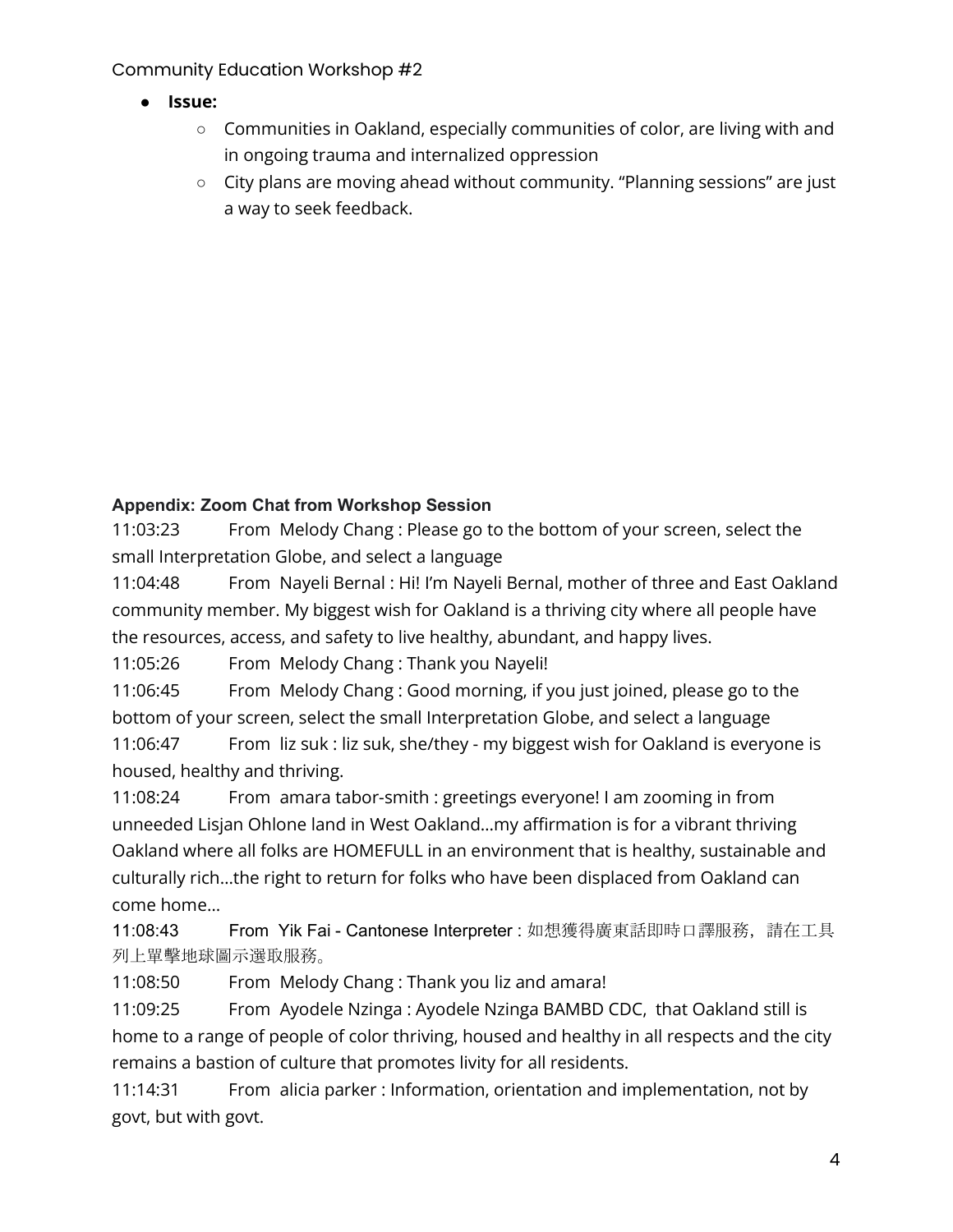11:15:46 From Marquita Price : Thank you Ms. Margaret!

11:16:31 From Esther Goolsby : Esther Goolsby East Oakland biggest wish for Oakland is that the youth be able to live longer and know that this city and community cares for them and that us doing this work engage them. That we don't allow fear to continue to add harm, and not stand up for our health.

11:16:43 From James E Vann : What I meant by "West 0akland is missing ?

11:16:59 From Liat Meitzenheimer-Fresh Air Vallejo : Thank you Ms. Margaret. Good to see you still fighting the good fight in Oakland.

11:17:10 From Esther Goolsby : East Oakland looks so painful!!

11:17:30 From Marquita Price : mannnn, that's what I was thinking

11:17:35 From Marquita Price : the deep is dark dark

11:18:07 From Marquita Price : Everything below e14th street

11:18:48 From liz suk : That clarity is important.

11:19:03 From Esther Goolsby : We see, breathe and live in these area!!!

11:19:14 From Marquita Price : Currently!

11:20:01 From Chris Norman : How should folks engage with the general plan process in service of the community's environmental justice goals? What are opportunities to be heard?

11:20:04 From Liat Meitzenheimer-Fresh Air Vallejo : Wondering how long Oakland's process is going to take for community outreach?

11:21:34 From Chris Norman : i.e., how do we determine what we want to do with this information on EJ?

11:21:36 From alicia parker : fighting policies...city, county, state

11:22:30 From Margaretta Lin : Yes Esther—thank you for fighting for EJ over the decades! We get to integrate the Healthy Development Guidelines on the General Plan!!!

11:22:38 From liz suk : Good morning Esther!!!!

11:23:45 From liz suk : thank you Margaret and Esther for all the work rooted in the community.

11:23:54 From Melody Chang : Thanks @Chris, this is a workshop to help everyone get on the same page about what's happened in the past to lead us to the current state of things today. The Deeply Rooted collaborative is hosting events throughout Oakland where residents can share their experiences on housing and environmental justice

11:24:08 From liz suk : Will we be able to see the map Ms. Margaret is speaking about?

11:24:36 From Margaretta Lin : Yes Liz—in the ppt that Diana will be linking to in the chat

11:24:47 From Melody Chang : That information gathered through conversations will be brought back to the City and folded into their development of the Plan

11:25:19 From Esther Goolsby : No I took my hand down now. thank you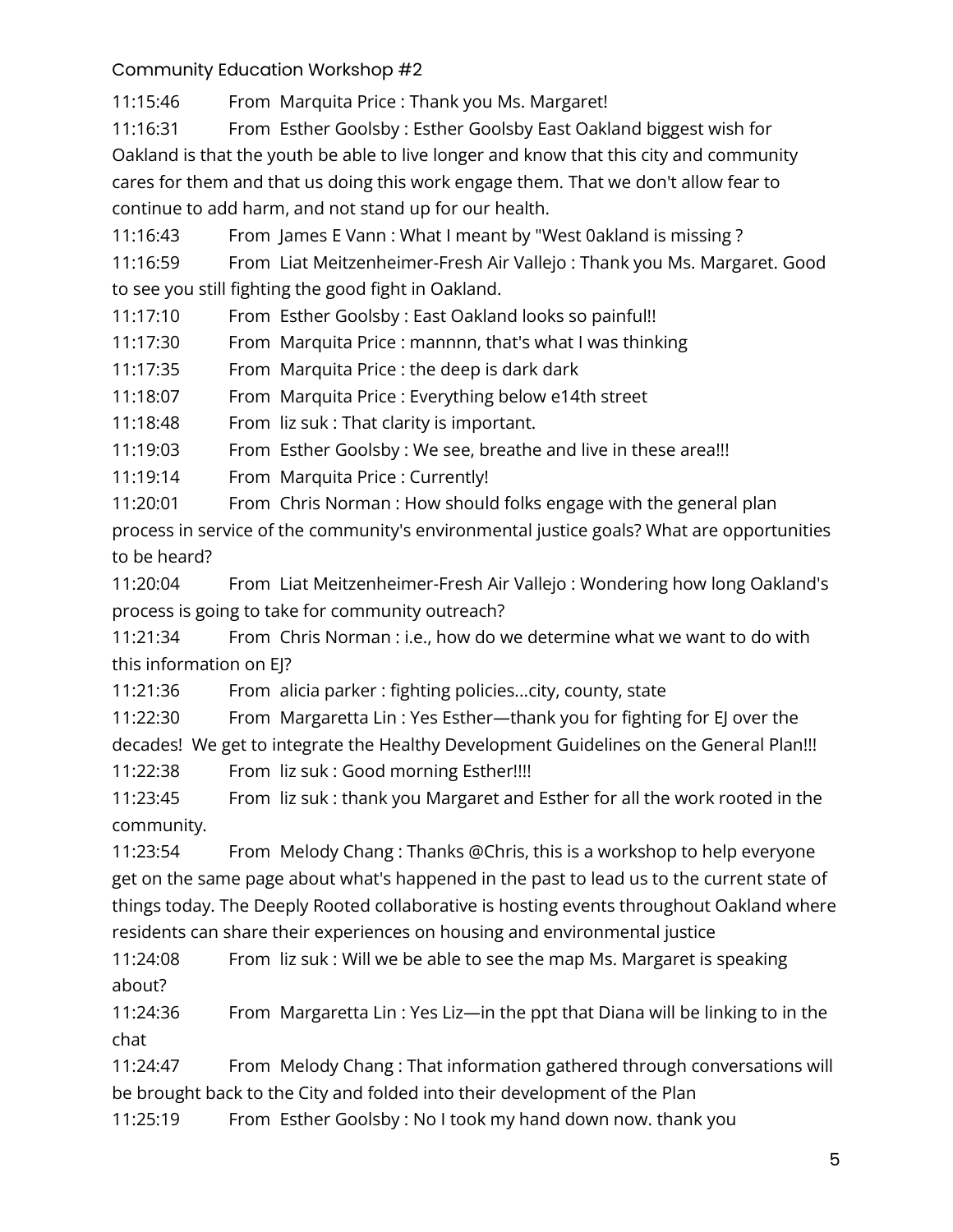11:25:32 From liz suk : @Margaretta - to be clear the community based "our" map?

11:25:39 From Esther Goolsby : planning dept, permitting

11:26:06 From Margaretta Lin : Thanks Liz for that—we're in the process of

developing the community based map based upon the community engagement process

11:26:21 From liz suk : Thanks

11:28:35 From Diana Benitez : Here is the link to today's slides:

https://drive.google.com/file/d/1yuMM7bmNOl88f0tLkqvFwGvat5k-9k8O/view?usp=sharing

11:29:42 From Esther Goolsby : the neighborhoods move so fast! people are here one minute not this next

11:30:02 From amara tabor-smith : Yes, Elena- addressing the trauma is a crucial part of this process I think

11:34:33 From liz suk : 2015-2022 is the length of Mayor Libby Schaaf's tenor

11:34:37 From liz suk : tenure

11:40:03 From liz suk : Need!!!!

11:40:09 From liz suk : NEEDA!

11:40:34 From liz suk : Request to slow down a little bit.

11:41:04 From liz suk : Important framing.

11:44:15 From Ayodele Nzinga : Under count

11:44:49 From liz suk : Please slow down for interpretation

11:47:50 From Esther Goolsby : everything is worst for black americans will anything we do help them specifically so their number wont continue to disappear?

11:52:04 From Ayodele Nzinga : Why is it not criminal for a cit to purposely allow its median population to be priced out of a city — when this is expressed in color statistically documented, 90%market rate and underperf

11:52:55 From Melody Chang : Thank you Ms. Margaret, Diana, Margaretta, and Needa!

11:52:57 From Ayodele Nzinga : Underperforming on low income — why is this not seen as ethnic cleansing— how is it legal to "plan" these displacements into reality

11:53:05 From Marquita Price : Thanks Needa

11:53:15 From alicia parker : Thank you Needa. That was very powerful.

11:53:18 From amara tabor-smith : NEEDA!!!! that was so deep!

11:53:27 From liz suk : Thanks Needa. Such valuable information.

11:53:44 From Ayodele Nzinga : Like Ms. Margret says — when do we consider legal recourse to a 14 year trend

11:53:46 From James E Vann : Great c0verage 0f many c0mplicagted issues, Needa … thank y0u

11:54:17 From Ayodele Nzinga : How can it be ignored?

11:54:31 From amara tabor-smith : THAT PART!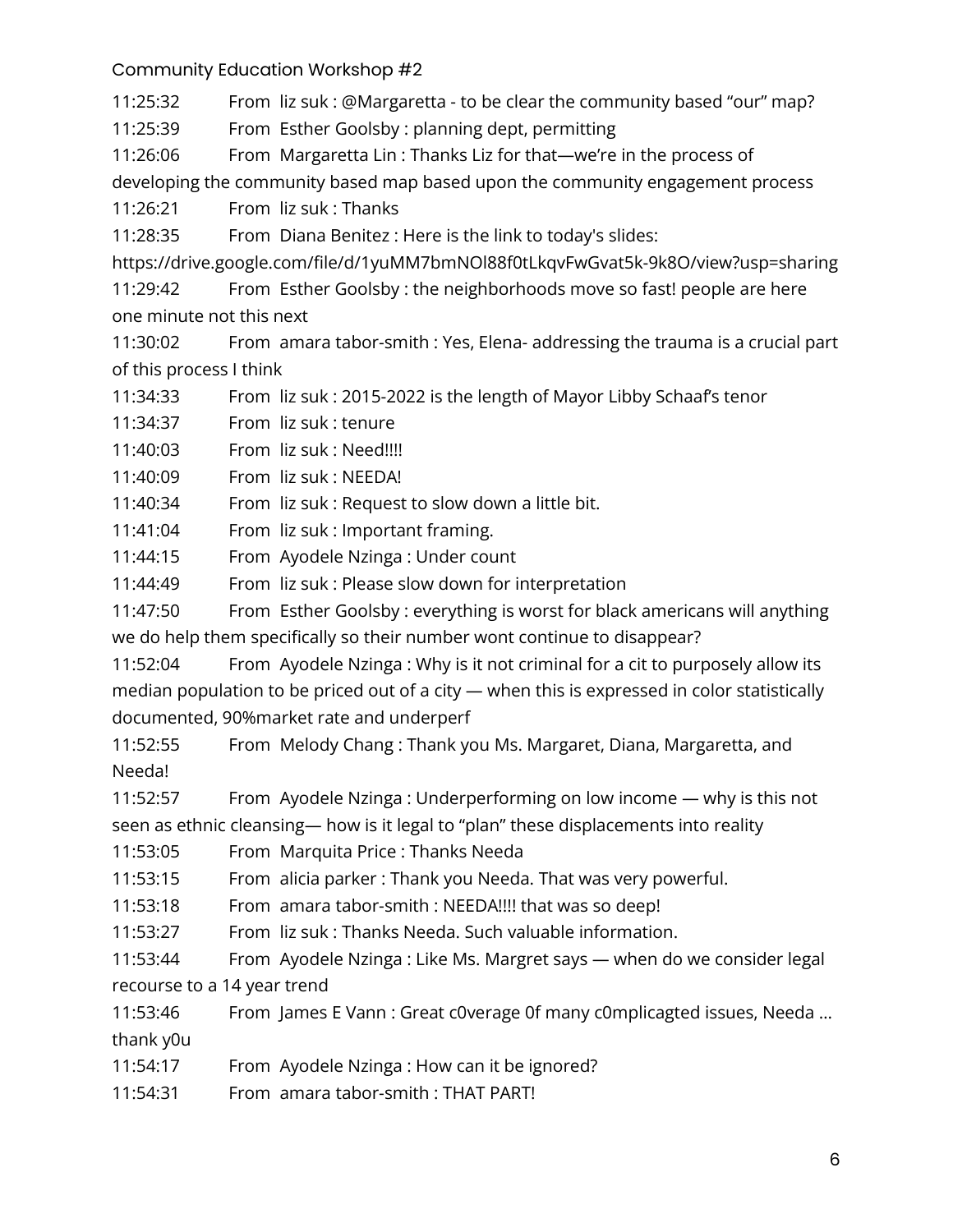11:54:33 From Margaretta Lin : The City of Berkeley is working on municipal reparations right now.

11:56:20 From amara tabor-smith : yes, sister Ayodele, it is a form of genocide 11:59:14 From liz suk : it's a simultaneous act. Changing hearts and minds while pushing to make the change.

11:59:32 From Ms.Margaret Gordon : Here are more data on Housing: 1989 earthquake didn't replace the one to one SRO unit that where disaster 2. Hope VI reduce the number of units in public housing and market rate homes 3. Housing Authority give Bridge Housing authority redesign public housing

11:59:33 From liz suk : We don't have time for the system to change their hearts.

11:59:40 From Ayodele Nzinga : So our input needs to strongly look at what redress looks like —-

11:59:55 From Ayodele Nzinga : How do we undo while we doing

12:01:06 From Ayodele Nzinga : They are shaping the demographic of the city

12:01:16 From Ayodele Nzinga : yup

12:03:11 From Ayodele Nzinga : And robustly supporting organizing based in community as a form of continuity

12:03:24 From Ayodele Nzinga : Public officials are transitory

12:03:34 From amara tabor-smith : Needa- SAY THAT!

12:03:42 From liz suk : that's right!?

12:03:44 From liz suk : !!!

12:06:06 From Needa Bee : villageoakland@gmsil.com

12:06:12 From Ayodele Nzinga : What are all the ways in which create enforceable policy/law that represents being able to breath in Oakland

12:06:16 From Needa Bee : 510.355.7010

12:06:19 From Ayodele Nzinga : N'Corbra

12:06:36 From Ayodele Nzinga : There are many city movements for reparations

12:07:01 From Needa Bee : oh sorry that was a direct response to Mr. Arthur

12:07:18 From alicia parker : Is N'cobra Oakland specific?

12:07:32 From Ayodele Nzinga : No

12:07:41 From Ms.Margaret Gordon : As long as we know that City of Oakland are connected to Developers and Policy people see black, brown, yellow and red people are not welcome in Oakland there is about keeping fight on the legal front with lawyers

12:08:06 From Margaretta Lin : I need a quick bio break. Will be right back.

12:08:10 From Ayodele Nzinga : SF conversation happening, LA conversation happening and other places

12:08:14 From Marquita Price : like the word equity

12:08:52 From Marquita Price : Black is social construct not a nationality

12:08:57 From Ayodele Nzinga : Thank you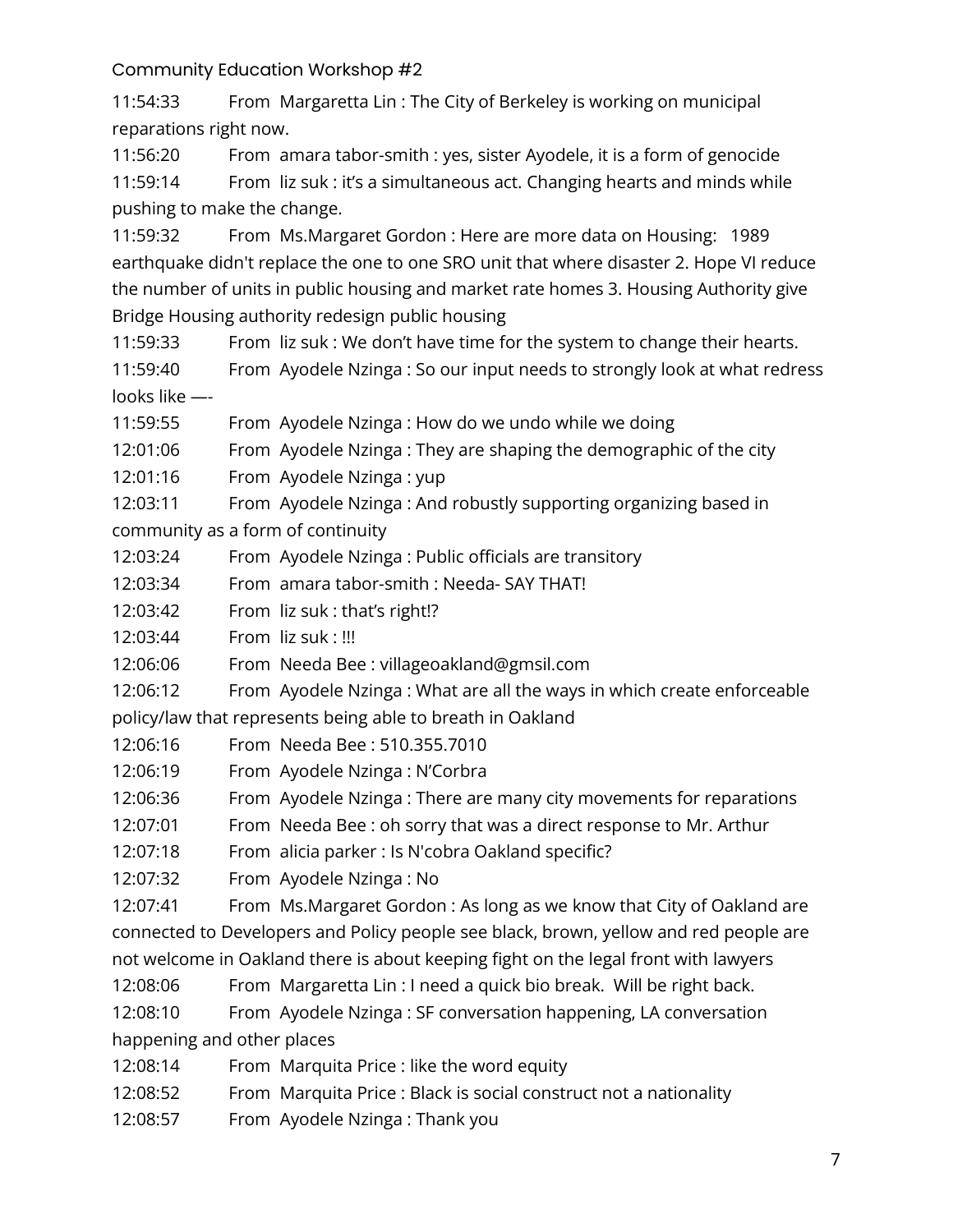12:09:08 From Ayodele Nzinga : Marquita

12:09:32 From amara tabor-smith : imperialist, white supremacist, capitalist patriarchy is a shapeshifter. Language is tricky and quickly gets commodified under this system.

12:10:52 From Margaretta Lin : Thank you Keta for speaking your truth.

12:11:23 From Ayodele Nzinga : How do we heal internally from the trauma we live in and live with

12:13:20 From liz suk : Thank you for speaking your truth Marquita.

12:14:12 From Margaretta Lin : We appreciate your courage and your voice Keta. And your work for community.

12:14:21 From amara tabor-smith : yes, sister Ayodele…we need to give attention to ongoing healing of the trauma…otherwise, the internalized oppression gets in the way…..and yes, Kita- how do we have spaces to be heard and heal from the trauma of doing this work?

12:14:23 From alicia parker : Don't want to be exhausted... how do we better cohabitate? Thank you Keta!

12:14:36 From Esther Goolsby : adosfoundation.org is the ADOS link/ it was ADOS101.com The American Descendants of Slavery (ADOS) Advocacy Foundation is a grassroots organization that arose in response to a national landscape rife with yawning racialized gaps.

With an eye toward the origins of these asymmetrical outcomes located in the institution of slavery, our organization prioritizes reparations for descendants of chattel slavery in the United States of America.the work has been going on for years as they speak for black americans. There is a difference from flat black.

12:15:36 From Marquita Price : I appreciate that truth. Thank you Needa!

12:16:40 From amara tabor-smith : Yes, Needa, yes so hard but necessary to have that conversation

12:17:06 From amara tabor-smith : I would like to be a part of that conversation too needa and Keta

12:17:23 From alicia parker : Mr. Vann!

12:19:34 From liz suk : Nikki Fortunato Bas

12:19:36 From Margaretta Lin : Thank you for your wisdom James Vann and your decades of fighting for housing as a human right for all Oaklanders.

- 12:21:40 From liz suk : That could be a city council resolution?
- 12:21:45 From liz suk : or a ballot measure?
- 12:21:57 From liz suk : To change the city charter?
- 12:24:13 From liz suk : 8 years of Libby Schaaf